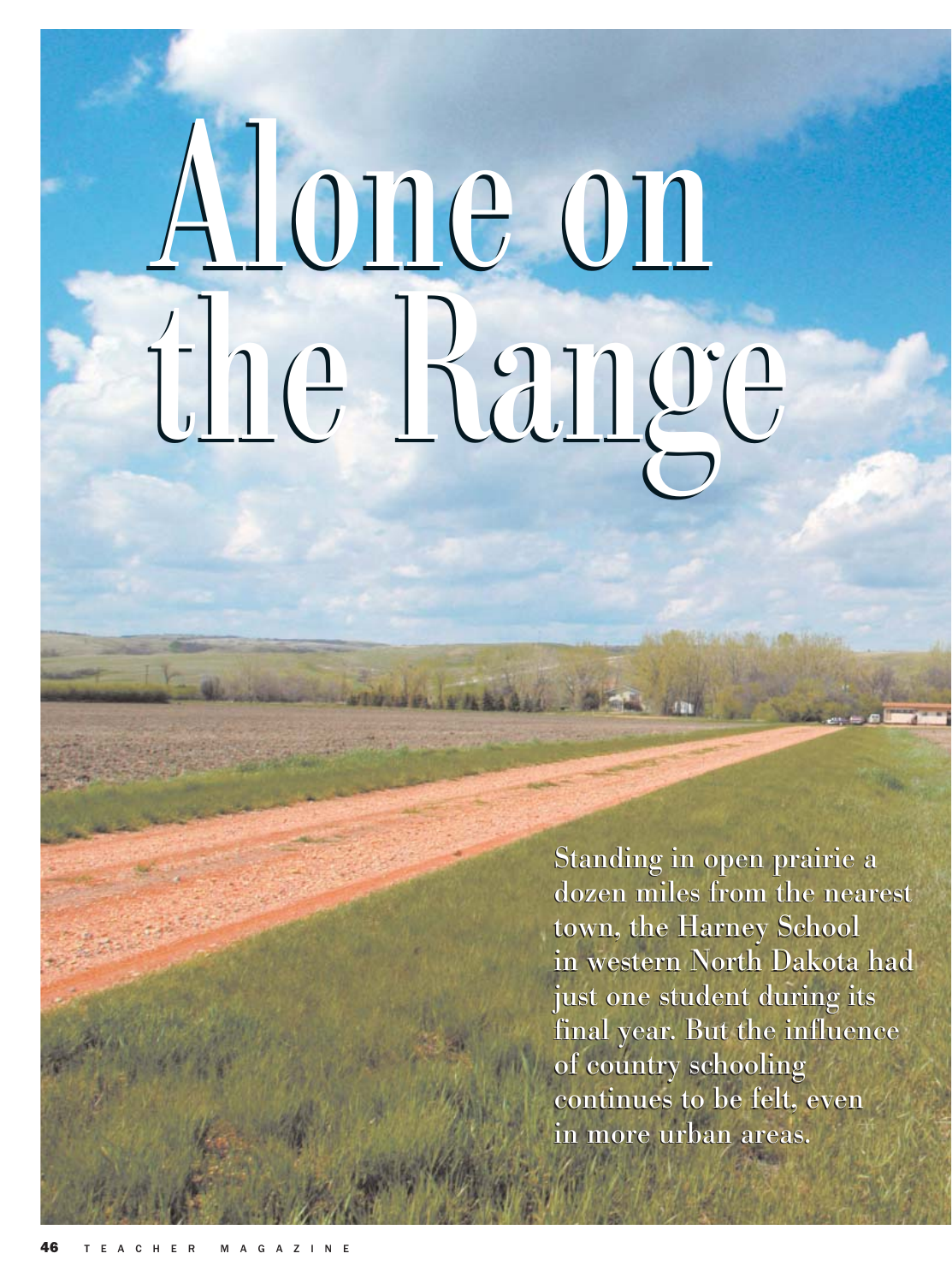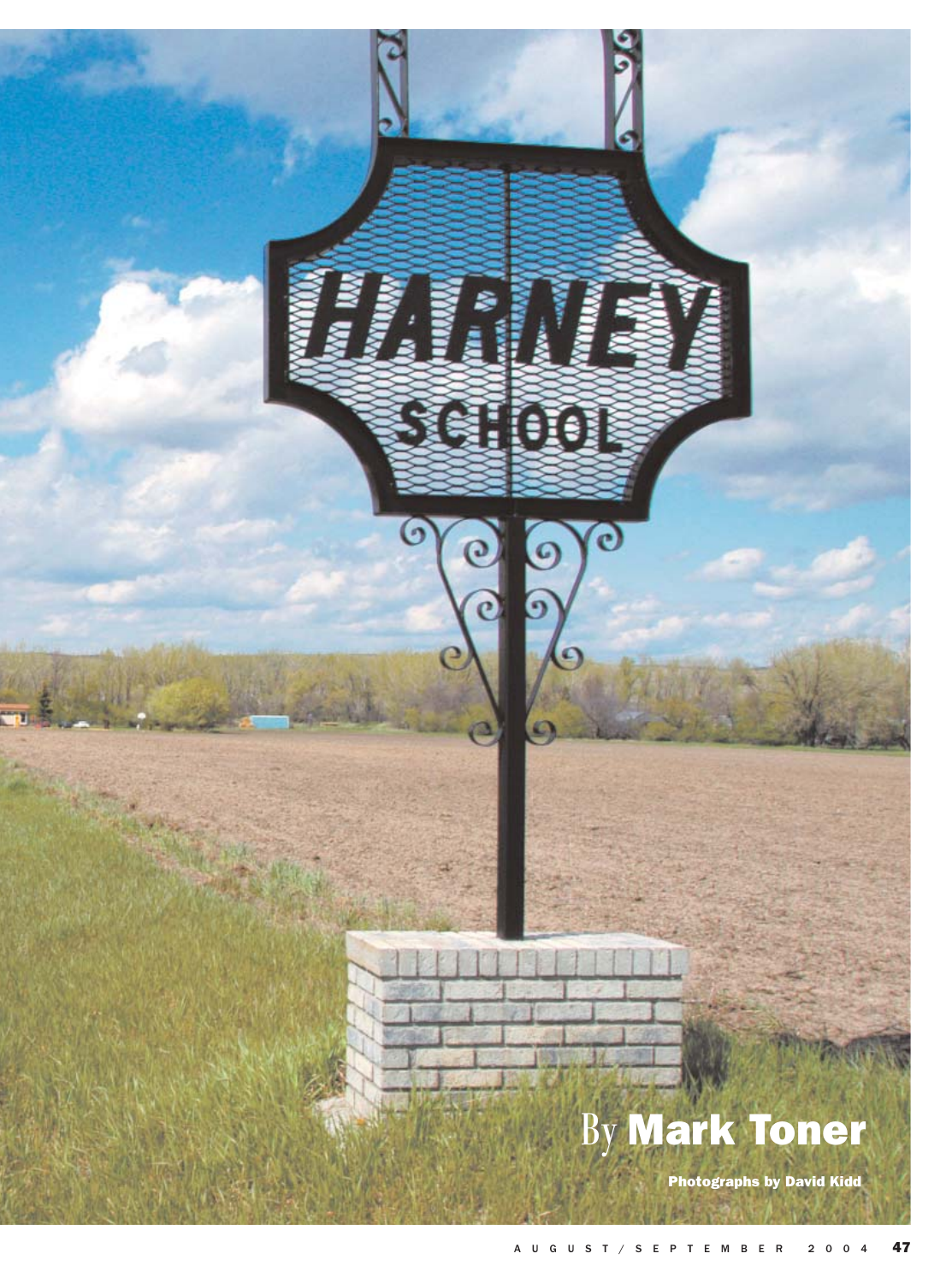t's a crisp, clear morning, the kind of day when a kid with an active imagination could think he has the entire world to himself. But Daniel Kennedy Jr. pays no attention to the vast, sweeping backdrop of green and brown North Dakota prairie around him, focusing only on the half-court patch of asphalt he's currently pacing, looking up at the basketball hoop. **ILLENGER**<br> **ILLENGER**<br> **ILLENGER**<br> **ILLENGER** 

Freshly tilled fields are at the 10-year-old's back, stretching off to a distant two-lane highway called the Lewis & Clark Trail, so named for the explorers who camped nearby on their westward expedition. Beyond the highway, the bluffs of the Missouri River just barely jut into schoolhouses run by her own mother.

A school with one student makes for some equally strange bedfellows. Basketball games like the one Daniel's playing are often interrupted by sightings of deer, quail, and turtles. Team sports involve improvised croquet matches between Daniel and his teacher, a mother of eight who hasn't had that many kids at her school in years. Inside, a wall-size collection of awards and certificates of achievement—Super Reader, good attendance, Keep ND Clean Poster Contest, musical achievement—all have one name: Daniel's. Schoolhouse- and apple-shaped picture frames from past years show a constellation of smiling ever have student-teacher ratios in the single digits, are looking back to the country schoolhouse as they struggle with how best to teach kids of varying abilities. "It's easy to romanticize educational experiences in small towns," admits Miles Bryant, a professor at the University of Nebraska-Lincoln's College of Education and Human Sciences. Still, they have a lot to offer, he insists. "Instead of trying to produce computer geniuses, they produce people who can contribute to society and be good citizens."

For his part, Daniel talks about his year the same way he discusses his drawing, or Japanese *anime*, or dirt biking—matter-of-factly,

> with just a hint of dry humor. "It's been kind of boring," he says with a thin smile, as he continues pacing the basketball court. "At least I don't have to fight over any balls," he adds, taking another shot. This one goes in.

> arlier in the morning, a<br>half-hour before the school<br>day starts, Elverne Hage-<br>ness is standing on the<br>school's wooden steps,<br>leaning against a wall flecked by arlier in the morning, a half-hour before the school day starts, Elverne Hageness is standing on the school's wooden steps, peeling paint. The faint sounds of a TV and a hair dryer come from inside, where his wife, Shirley, is getting ready for work. With home more than 180 miles away—near Rugby, the geographic center of North America—the Hagenesses often spend several nights a week in the building. When Harney was busier, the couple slept in a fifth wheel trailer parked outside, but in recent years, they've taken over the building's second classroom. Along with stored curriculum guides and other classroom material, a bed, refrigerator, and other homemaking items fill the room. Clothes hang from hooks once used for kids' coats and backpacks.

> Elverne, a laconic man with a pencil-thin smile who's almost al-

ways wearing a baseball cap, smiles when asked what he does while school's in session. "Be quiet," he says in a crackly voice. "I can't even shave."

A few minutes later, a silver SUV pulls off the Lewis & Clark Trail and begins the long drive down the school's gravel driveway. It's the Kennedys' car, and after it turns into the circular turnaround out front, Daniel jumps out, dragging his camouflage backpack behind him. With his black button-down shirt, khakis and sneakers, and bushy shock of hair, he'd look perfectly at home in a school in the anywhere-is-everywhere suburbs. He glances up the steps, where Shirley Hageness has appeared at the door. Hageness, who won't discuss her age beyond generalities (she's in her 60s), has her auburn-tinted hair tied in a neat bun and is wearing an oversize floral shirt over her denim jumper—it's a cold morning. She, too, looks like she'd be at home in any elementary school in the country.



Shirley Hageness taught Daniel Kennedy Jr. for four years. Until last fall, they always had company.

the ever-changing sea of prairie sky. In front of Daniel is the Harney School, a cream-colored, modular building nestled in a sheltering copse of trees. It's late May, the last week of school in Williams County, and as Daniel starts taking shots on the basket, it's clear his thoughts are already elsewhere. He misses his first few tries, the last one clattering off the rim with a crash that, in the desolate emptiness of the countryside, sounds as though it could be heard miles away. He grunts in frustration.

"It's pretty bad when you're losing and you're the only person playing," Daniel says.

So goes recess at Harney, a country school that sits in empty prairie a dozen miles south of Tioga, North Dakota, and where, this past school year, the 5th grader was the only student. In his past four years at the school, Daniel had company—five classmates one year, six the next—but in the end, it was just him and Shirley Hageness, a cheerfully timeless veteran who once slept in one-room faces, but this year's portrait is a snapshot of Hageness and Daniel together on the merry-go-round out front.

While the Harney School is an extreme case, rural schools across the Great Plains have withered away over the decades as entire communities have faltered and, in some cases, vanished. In the 1920s, more than 4,700 oneroom schoolhouses dotted North Dakota's countryside, often no more than a few miles apart so kids could walk to them each morning after working the fields. By the end of the century, only about 10 remained, and this last week of classes is also the last week for the Harney School. Daniel is the school's last student, and Hageness its last teacher.

So the expected rhythms of the school year, which began with a birthday party for Daniel during the first week of classes, have nearly played themselves out in the least-expected of classroom settings. But other schools, even ones in burgeoning suburban areas unlikely to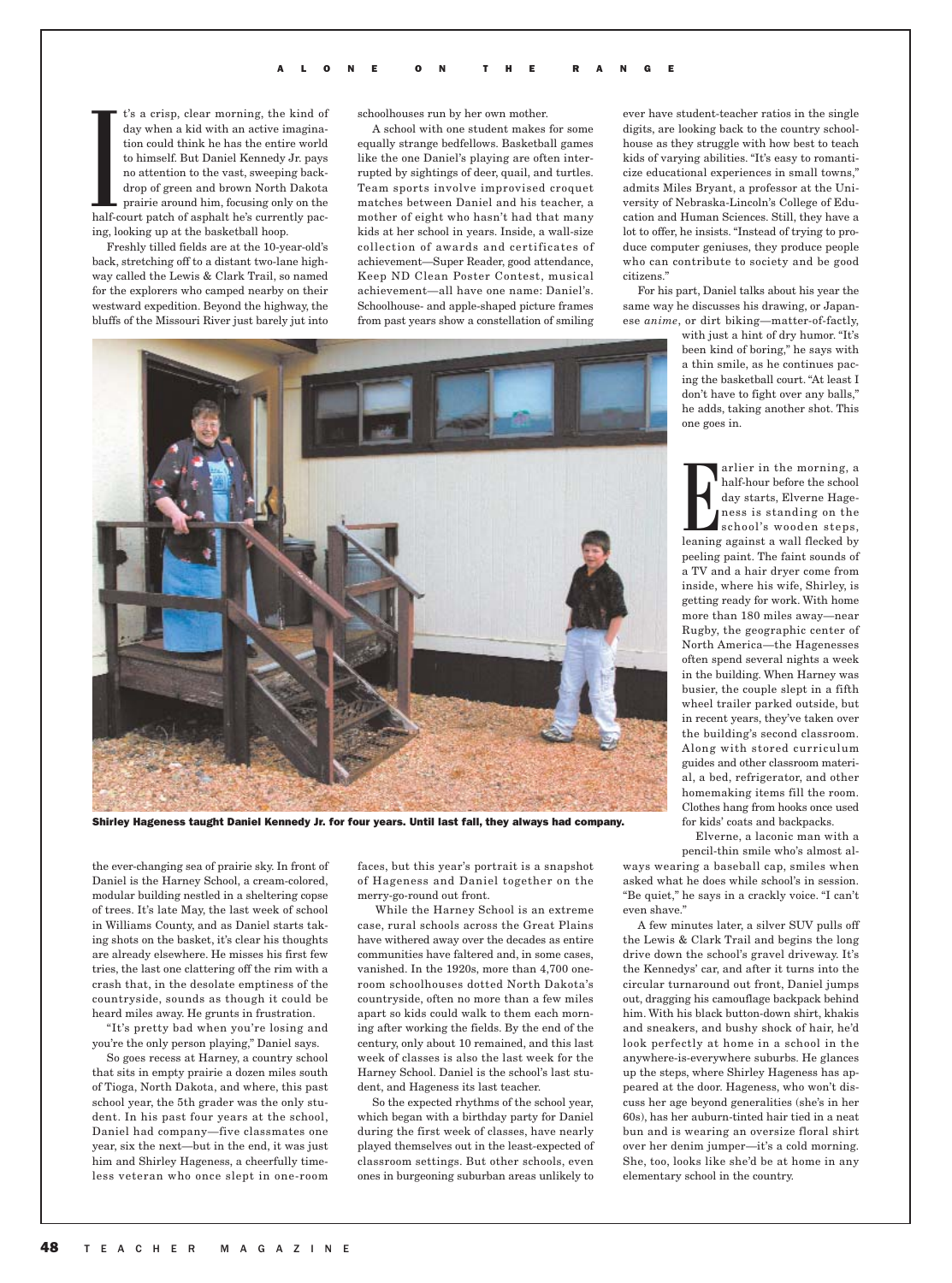## ALONE ON THE RANGE

She's been at Harney for more than a decade, but between teaching and serving as the superintendent of a small district elsewhere in the state from 1972 to 1992, Hageness has run the gamut of rural schooling experiences. With a master's in educational administration, she was certified in every grade level but one—kindergarten when she first came to Harney; that accreditation soon followed.

"We're only going until 2 today," Hageness says before the car pulls away. While Harney follows the same curriculum as the county's other schools, day-to-day arrangements are more flexible school usually starts 45 minutes earlier and often lets out early, with liberal amounts of recess and PE to help break up the one-on-one time in the classroom.

" 'Bye, bus," Daniel jokes as his parents' car heads to the highway and the school day begins.

Harney's main room could easily accommodate a full class of students, as it once

did, but now it's set up in a way that lets Daniel alternate between working closely with his teacher and working on his own as the day progresses. A long, low bookshelf nearly cleaves the room in the middle, with a handful of student desks lined in a short row on one side and a long table for activities on the other. A horseshoe-shaped desk sits directly in front of Hageness' own desk, behind which a white board lists the day's schedule. Framed pictures of old country schools, yellowing newspaper clippings, and a collage of state facts fill the remaining wall space under narrow windows still adorned with adhesive snowflakes—winter's over in the Dakotas, but just barely.

Daniel walks in and hangs his backpack on one of a row of pegs, then goes directly to the center seat of the horseshoe-shaped desk—his

"near desk," as Hageness calls it. After she takes her own seat, the two sit face to face, just feet apart. A fax machine in a distant corner starts spitting out pages, and the faint sound of the television comes from the adjoining room, but otherwise, the school is as quiet as the countryside around it. Following the Pledge of Allegiance, today's lessons start with a review of some previous penmanship exercises. The two shuffle papers wordlessly, then move to a reading activity. Hageness and Daniel take turns reading



Daniel split classroom time between working one-on-one with Hageness and studying quietly at another desk near the back of the room. At times it was "more like tutoring," the teacher said.

textbook passages about the White House, the teacher periodically interrupting Daniel's measured recitation to ask questions. "It wouldn't look like that today?" she asks, pointing at a picture from before the War of 1812. "Doubt it," Daniel responds.

When it's Hageness' turn to read, Daniel sits with a slight slouch and twiddles a pen with two fingers, but he's clearly paying attention. At the end of the passage, Hageness shoots off rapid-fire questions, and he responds just as quickly, interrupting one multiplechoice question with an insistent "B. B. B!"

All of this is little-removed from the longstanding tradition of country schooling, which requires a single teacher to work with kids ranging in age from 5 to 14, all at different grade levels and abilities. Daniel's "near desk" is the modern equivalent of the recitation

bench, where, one by one, students were drilled by the teacher as the rest of the class worked quietly on their own.

In this setting, a mastery of the entire elementary curriculum is a necessity, says Marilyn Simmons, who, as superintendent in the 1990s, hired Hageness for the job at Harney. For that reason, Hageness, along with a group of about a dozen former colleagues, have landed consulting jobs with much larger school systems in Arizona, California, and elsewhere. While multiage classrooms



are falling out of vogue nationally, the multilevel approach embodied by country schooling takes on renewed significance wherever students of varying abilities are grouped together. The strength of country schooling, says Bryant, the UN-Lincoln professor, is that it "tends to be driven by an educational philosophy that's developmental in nature." Put simply, the teachers know their students and tailor the curriculum to their needs.

And at Harney, even though the day's schedule is written on the white board, Hageness and Daniel work at their own pace, moving from subject to subject as material is covered and questions answered. Daniel keeps track of their progress on a printed form called the Daily Work Plan, and when it's time for math, he grabs the textbook and whispers

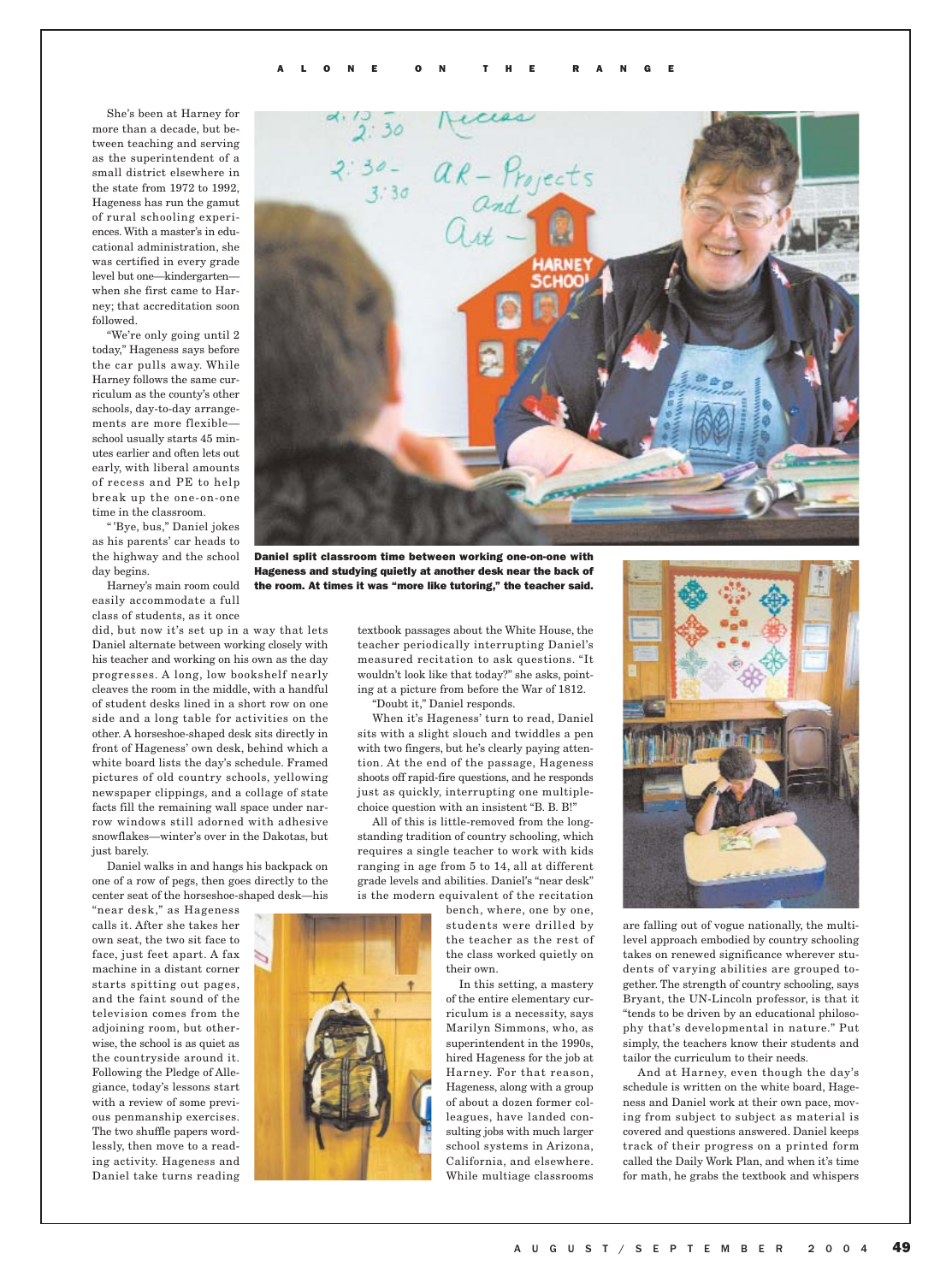"Yes!" before tackling a series of geometry problems.

"He loves math," Hageness says. When all's said and done, he gets 25 out of 25 questions right.

The way to understand how the educa-<br>tional experience at the Harney<br>School has boiled down to one adult<br>and one child is to drive five miles<br>due north, where an unassuming<br>monument sits on a faint rise of rolling ne way to understand how the educational experience at the Harney School has boiled down to one adult and one child is to drive five miles due north, where an unassuming prairie. There, in 1951, speculators struck oil for the first time in North Dakota, transforming nearby Tioga, with six street lights and no running water, into a boomtown as workersdrilling business—oil rigs, with their hypnotic circular motions, still outnumber buildings on the open prairie, and familiar names like Halliburton and Amerada Hess are everywhere it's a sleepy shadow of its former self. And like elsewhere in the Great Plains, the area's farmers have been struggling for years as low commodity prices, declining land values, and mounting debts have led more and more of them to give up the business and move on. During the past two decades, Williams County has seen its population fall from a little more than 22,000 to about 19,700—a decline of just several thousand, but in less than half a generation, one person out of every 10 has left. "They can't make a living," Bryant says simply.

well. The district's student body of about 220 has dwindled from 265 in recent years, and looking ahead, the numbers are no more encouraging.

It's a familiar story across the rural stretches of the Great Plains, where the state of the local schools often serves as a barometer for the health of the community and as an emotional reminder of more prosperous times. During the second half of the 20th century, rural counties throughout the 11-state region lost more than one-third of their population to urban areas on the outer fringes of the prairie—thriving places like Denver, Dallas-Fort Worth, and Minnesota's Twin Cities, according to an analysis published in *Rural Development Perspectives*. And as in

he says.

Williams County, state governments have used a combination of arm-twisting and financial incentives to combine independent country schools into larger districts, not all of which have thrived, according to Bryant. "When people move out of these small towns, they leave behind schools that will struggle for a while but really can't sustain themselves,"

Now a sunglasses-wearing 72-year-old whose insistent tone recalls the times he'd jump on tables to make a point during contentious school board meetings, Harney often jokes about ways to sustain the area's schools—kidnapping children or buying them outright usually top his list. And his namesake school, traditionally the district's smallest, has closely followed the area's turns of fortune. Harney, along with others living in the rural expanses around Tioga, fought to keep the school open as



Daniel's "near desk" was the modern-day incarnation of the recitation bench, where teachers once drilled students. Opposite, the 10-year-old at play during recess. "At least I don't have to fight over any balls," he said.

company men from places like Tulsa and Houston—poured into the area, living in granaries and churches until housing could be built.

"They stayed as long as the oil fields did," says Tom Harney, who came to work 16-hour days not far from the school that now bears his name. Oil has always been a speculative business, and as the boom ended in the 1960s, many of the wildcatters left. Some would return during the oil crisis of the late 1970s, only to depart just as quickly when prices cratered again a few years later. But Harney wound up staying, serving on the local school board for more than three decades as he eked out a living during boom times and bust.

The Iverson Discovery Well Marker, named after the rig that first struck oil on Clarence Iverson's farm, resembles nothing more than an oversize grave marker, and it also serves as a half-written epitaph to the area's prosperity. While Tioga is still headquarters to an active

The area's schools followed the same arc, consolidating during the peak of the oil boom only to face a gradual decline in the years that followed. In the late 1950s, the state consolidated 42 independent school districts in Williams County—mostly one-room schoolhouses into the New Public School District #8, which, covering 1,185 square miles, is still one of the largest in North Dakota. The old whitewashed schoolhouses were replaced with four modern K-8 schools, and some are still booming, like Garden Valley, which today is home to about 60 students, and Stony Creek, which packs about 160 kids into a warren of modular buildings set up around an old country school used as the district's consolidated kindergarten. But Round Prairie has just seven kids, and Harney, of course, has only Daniel. Older kids go to high school in one of the county's incorporated towns, like Tioga, Williston, or Ray, and this year, most of Daniel's former classmates have followed older siblings there as

the oil industry waned in the 1960s and, in later years, to ensure that kids there would receive the same benefits activities, central air conditioning—as those in the larger buildings. The school was renamed in his honor during the following decade. Since Hageness has been at the school, she's always been able to count the student body on her fingers—seven one year, three another but until this past year, there has always been more than one.

If the local school serves as a barometer of a community's health on the prairie, at Harney, the bus route became the barometer's needle. Craig Hartsoch, an alum who farms the land across the highway, was the school's bus driver, and in recent years, he had to drive farther and farther to pick up kids. "The bus route started out as a circle," he says. "Then it became a T. Then it was 30 miles before I picked up the first student." Eventually he wound up driving nearly 300 miles a day, picking up and dropping off just five students. This year, the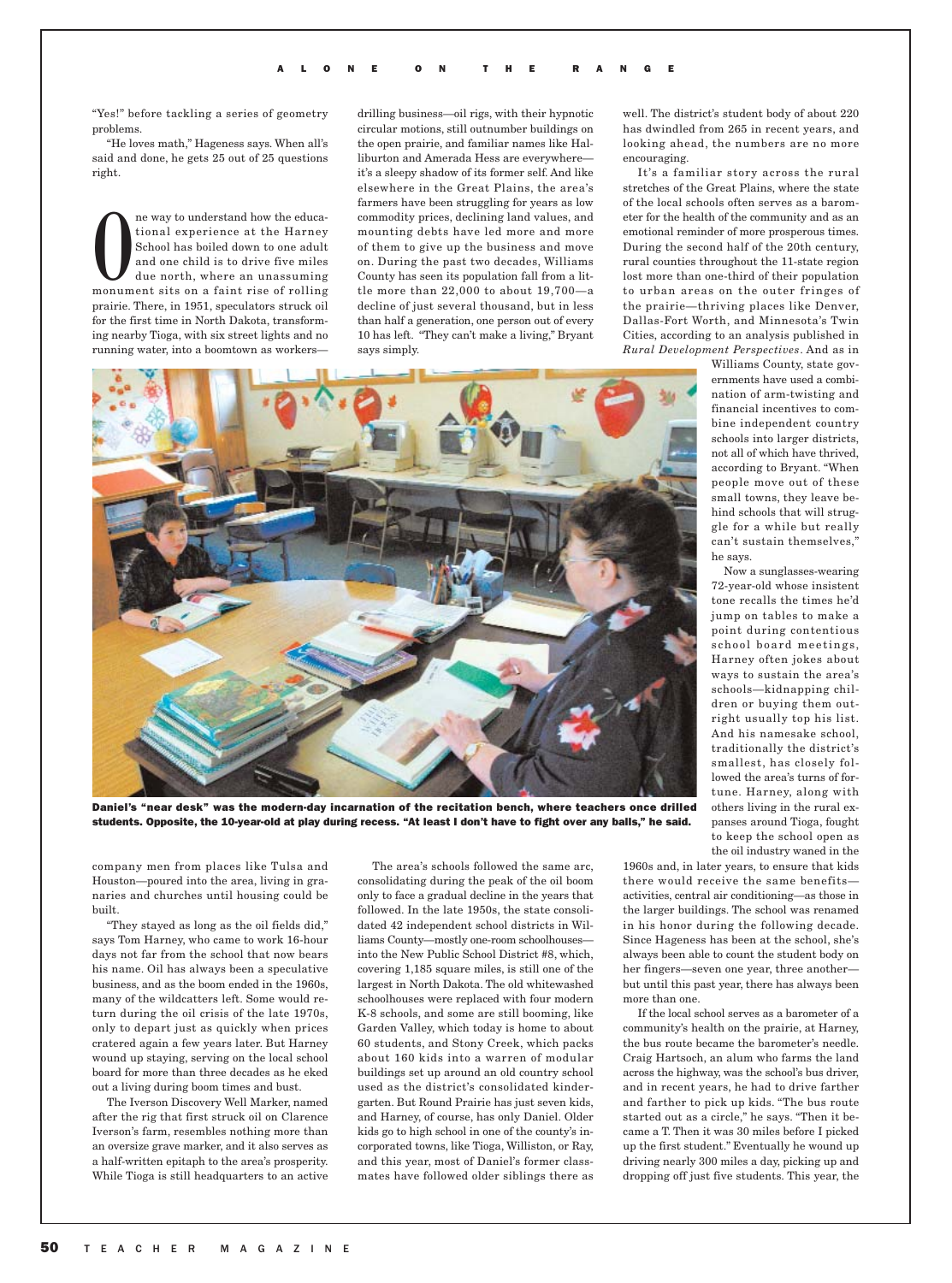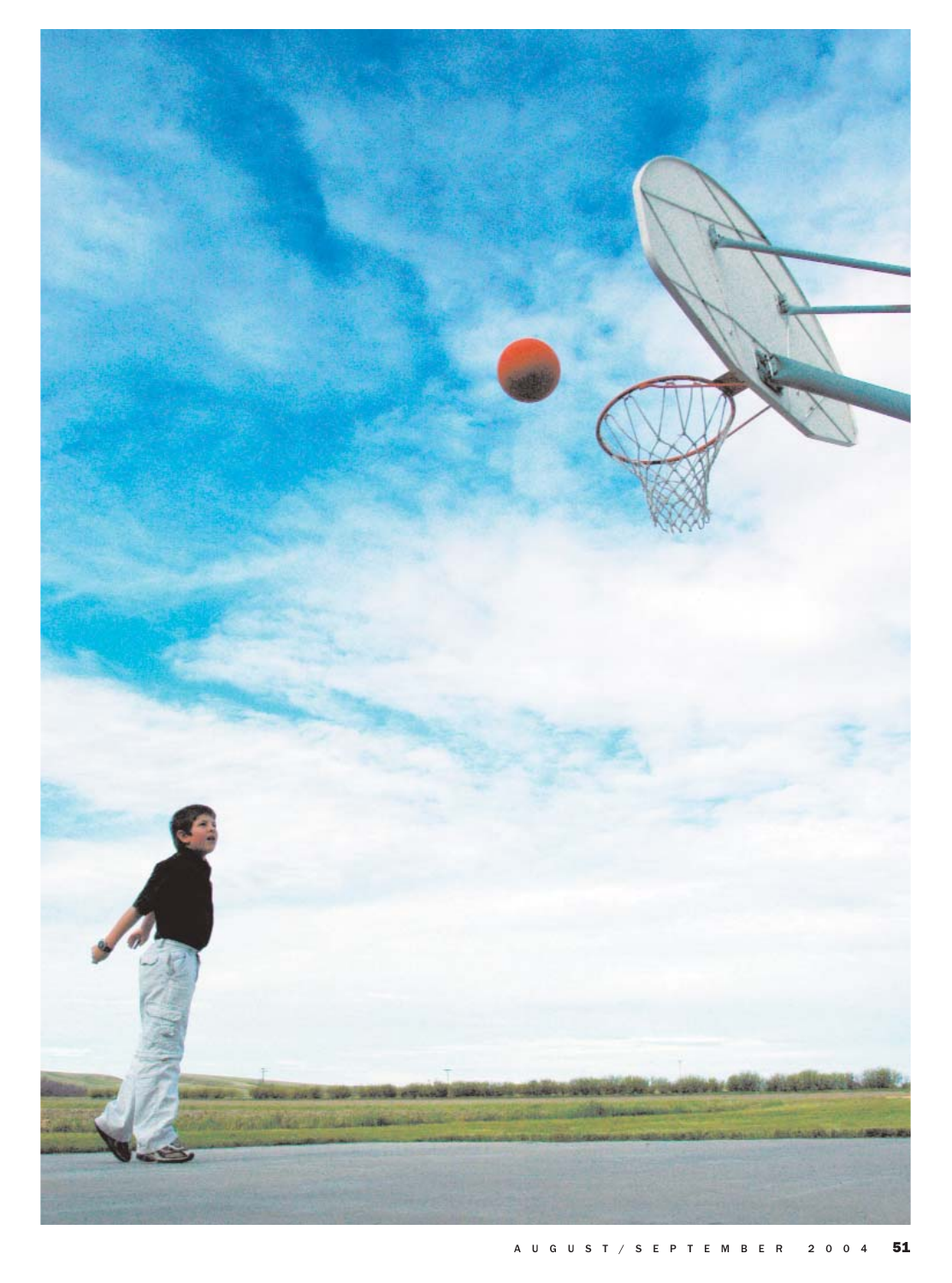



At recess, Daniel entertained himself by trying to beat his previous best time around the school's circular driveway or playing basketball with an elaborate set of improvised rules. "It gets boring sometimes," he admitted.

only vehicles that turn into the school's driveway are the Hagenesses' aging station wagons and the Kennedys' SUV.

It's now recess at Harney, and Daniel is<br>walking around to the back of the school,<br>through tall grass to the edge of the copse<br>of trees that encircle the building. For<br>most kids, recess serves as a chance to<br>play and socia t's now recess at Harney, and Daniel is walking around to the back of the school, through tall grass to the edge of the copse of trees that encircle the building. For most kids, recess serves as a chance to student school, it's a more introspective affair.

Crouching at a well-worn spot where he likes to sit and watch wild animals—gophers, badgers, deer, turtles—he points into a small ravine. "I try to get my work done so I can go outside," he says. "A lot of times, I take my notebook and write about what I see." But no animals are out today, and Daniel's not content to sit for long. He meanders along the perimeter of the trees, stopping to point out a shattered pheasant egg. The faint smell of lilac is in the air, and the chill of the morning is pretty much gone.

The wildlife reminds him of home, where his family keeps ducks and chickens around their trailer, which rests at the bottom of a small hill halfway between the school and Williston, the area's largest town. Daniel spent time in Washington state and Montana,

where his grown brother and sisters still live, before his parents, both on disability, pushed eastward to the Dakotas, trying to stay ahead of the crime, noise, and other problems they saw spreading from big cities into the countryside. His father, Daniel Sr., decided to send him to Harney because he was inspired by his homesteading grandfather, who attended country schools while settling in

Idaho more than a century ago. "If [his stories] were so interesting to me looking back," says the 48-year-old, stroking his beard thoughtfully, "imagine what they'll be like in 2050, or 2100."

At home and elsewhere, Daniel's life is hardly one of solitude. Along with dirt biking, he often plays with friends, including former classmates. And three times a week, he goes into Williston for swimming lessons, which help fulfill his PE requirements. Still, he misses having classmates—they participated in the Young Citizens League, a school-based civic group, they'd build enormous forts during snowstorms, and the rest of the time, they clearly goofed off. Last year, one of his friends "would go and talk to the toilet when it would



run," he says. "Everybody made fun of each other, but we were nice."

As recess ends, a white station wagon adorned with the familiar CBS logo pulls into the driveway. The Williston affiliate has sent a reporter and cameraman to capture a bit of the last week of classes at Harney. Over the past year, the school has received attention from local media and elsewhere in the Plains states, though the tone has been less one of astonishment than a wistful acknowledgement that the state of country schooling has come to this.

After the cameraman wanders around, recording images of empty desks and pictures on the walls, it's time for Daniel's 15 minutes. The reporter sits down at the horseshoe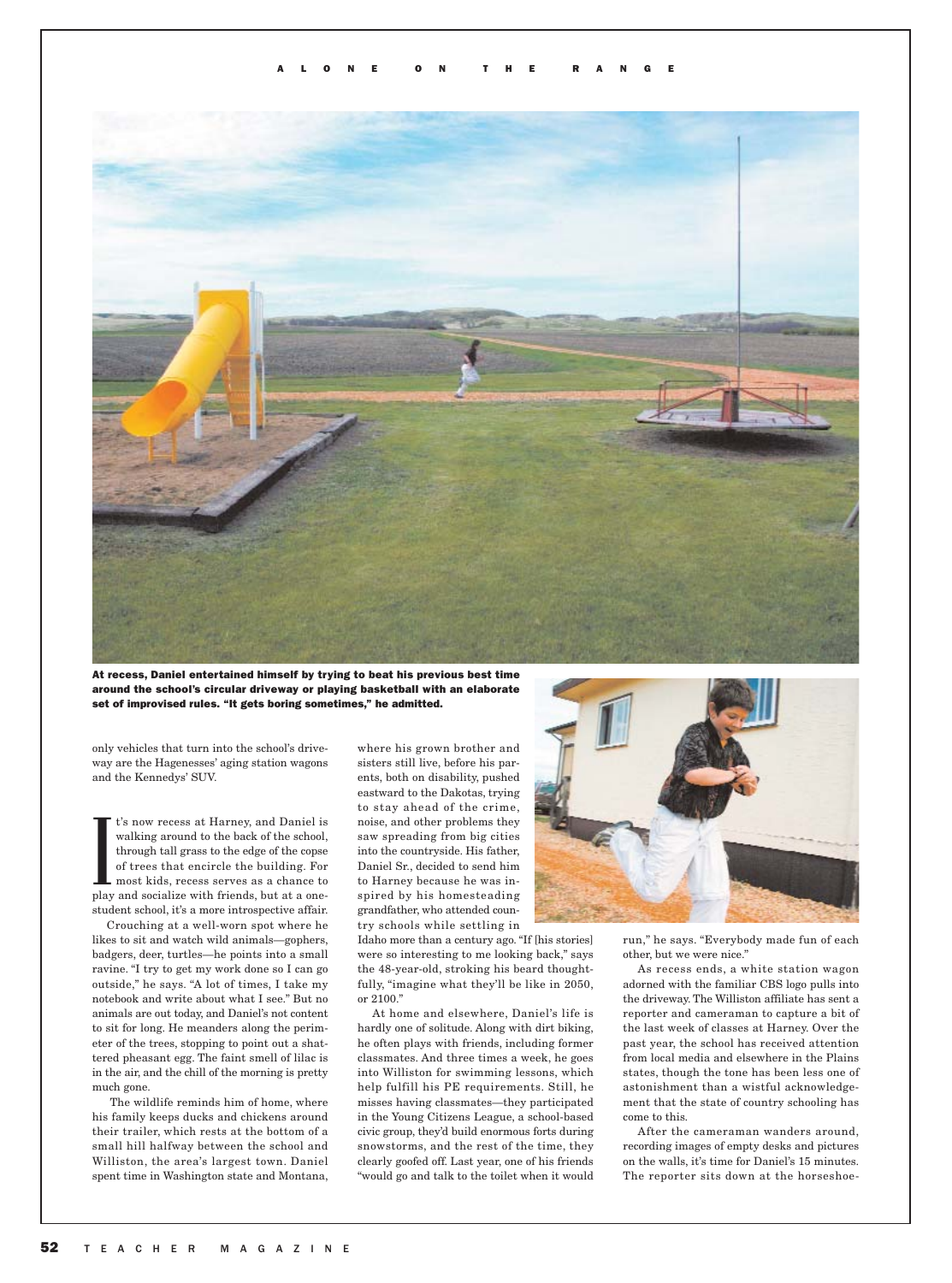shaped desk with him, and the cameraman zooms in to get a tight shot of the 10-year-old's face as the two talk in clipped sentences.

"What's your name?"

"Daniel Kennedy. No, I'm not related to the president."

"Is it hard being the only student?"

"It's not tough. It's just boring."

"What's good about it?"

"Not so many distractions. I get more of my work done."

"No homework, then?"

"I've only had homework a couple of nights this year."

"That's a real plus, you know."

"Yeah."

"What's your biggest memory?"

"All the animals. We get squirrels in the trees, pheasants, deer."

"What's the best part?"

"The teacher."

While teaching at a one-student<br>
school is "more like tutoring," as<br>
Hageness says, it still requires<br>
considerable skills in classroom<br>
management, even with a stu-<br>
dent she calls one of the best she's had in her school is "more like tutoring," as Hageness says, it still requires considerable skills in classroom management, even with a stutime at Harney. With a good part of the day devoted to one-on-one drilling, it's clear that Hageness has included ways to let Daniel be a kid. She tolerates periodic lapses in attention, letting him draw, for example, an ornately detailed picture of a tree branch while listening to audiotapes during a reading comprehension activity. When the fax machine spits out a couple of pages, Daniel retrieves them for Hageness as she continues lecturing. And though Daniel spends most mornings sitting across from his teacher, after lunch he often withdraws to a computer or his "further desk" one of the standard student desks behind the bookshelf—to read quietly or draw.

A small irony is that the very tactics that

pique the interest of bigger schools—the back-to-basics approach combined with a flexible curriculum—were born not by design but of necessity, and they have their limitations in a rural setting. One failing often cited by reformers, says Bryant, is that rural schools don't offer kids enough connections with their communities to entice them to stay once they get older. With its service projects, the YCL once helped fill that bill at Harney, but it's no longer being offered at the district's other schools. Another criticism, says Simmons, the former superintendent, is that students are required to work more independently of their teachers, and that's true even at Harney—a good part of Daniel's day is spent answering questions and filling out worksheets. Yet Hageness watches him closely, prompting him as he struggles with a word puzzle filled with phrases gleaned from

20th century history. "I'll give you a hint," she says. "One word is 'cold.'" Daniel quickly identifies the second word—"war"—and looks up. "Done," he says.

Hageness smiles. "Did you do fine on it?" she asks. "Good!"

The two are ahead of schedule, so Daniel's out the door again for another brief recess. And once again, he won't stand still for long. Scrambling up to a tree fort he built a few years back with his classmates, he ponders whether it'll be strange going back to a school with other kids. "Yeah, probably," he says, and



Daniel used a fort built by former classmates to watch animals.

then he's gone. When Hageness comes outside to look for him a few minutes later, he's crouched behind the trash bin, hoping to buy an extra moment of solitude before tackling the remaining work to be done until summer begins and the school closes its doors for good.

While board members had originally planned to keep Harney open for one more year, as spring and its attendant budget deliberations arrived, they concluded that the arrangement was simply too expensive. Daniel was given the option to attend Stony Creek, and Hageness was offered a position else-

> where in the district. "We can't wait until we find no one is there," board member Beth Innis told the local paper at the time. As it turns out, that's probably what would have happened. During the final weeks of school, Daniel's parents decided they wanted to move on again, this time to a remote stretch of Alaska.

> For Hageness, it's the second time she's endured a school closing. During her stint as a superintendent, she oversaw a high school outside of Esmond that went from 400 students to 25 before it, too, had to close its doors. Now Harney is just days away from joining the ranks of the county's older abandoned schoolhouses—simple yet distinguished buildings easily identifiable by their whitewashed belfries. Just west of Tioga, one sits on a modest slope overlooking the railway tracks linking Chicago and Seattle, among the ruins of a once-thriving hamlet called Temple. Following a ramrod-straight